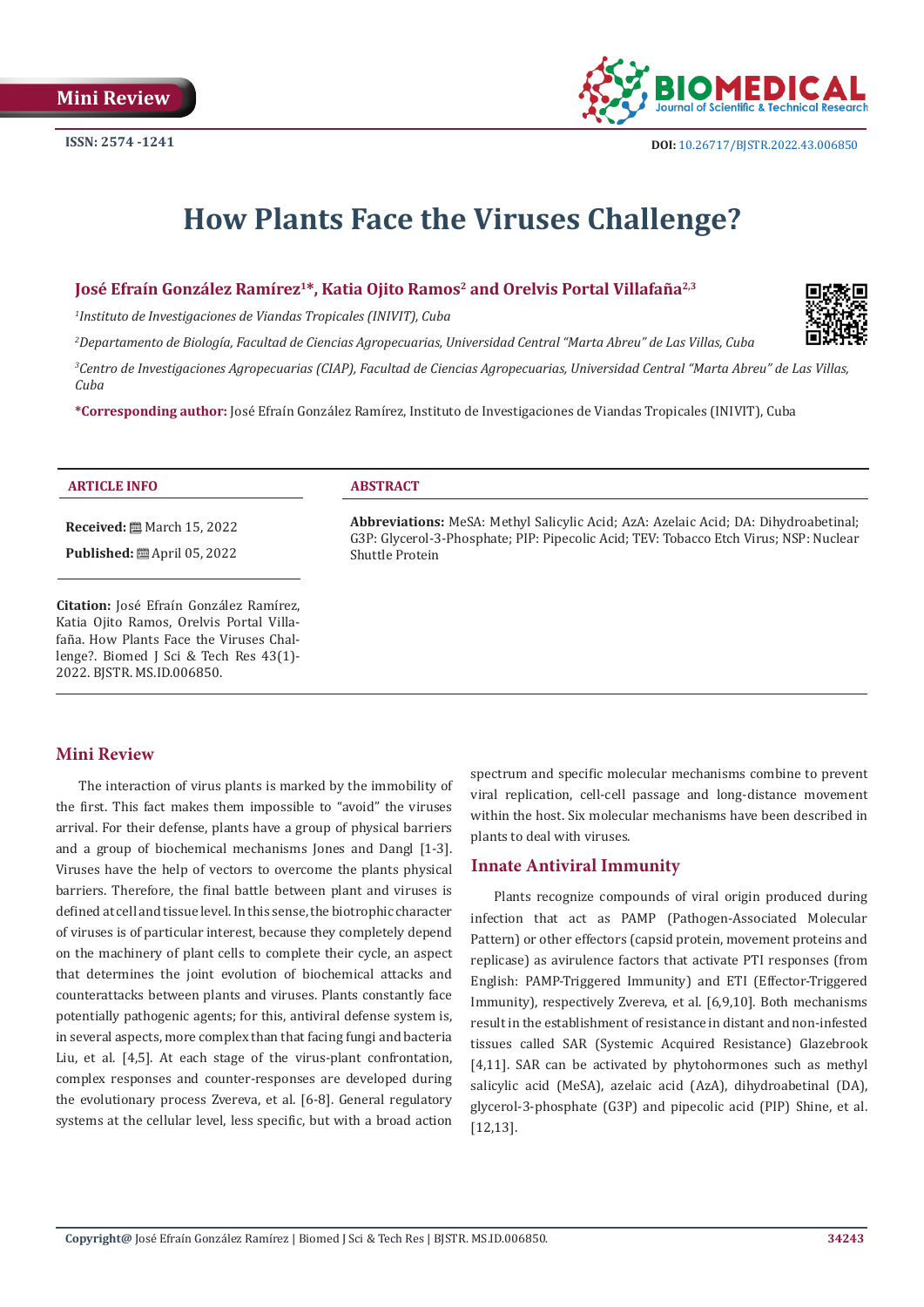# **RNA Silencing**

Virus-infected plants accumulate dsRNAs (Virus-Derived Double-Stranded RNA), which induce the mechanism of RNA silencing or RNA interference. The dsRNAs are recognized by the DCL (Dicer Like) proteases that cut them into small pieces of 21 to 24 nt called vsiRNAs (virus-derived short-interfering small RNAs). VsiRNAs regulate antiviral defense by inducing transcriptional and post-transcriptional silencing of viral genes Ceniceros-Ojeda, et al. [9,14,15]. The visRNAs associate with the AGO (Argonaute) proteins that are part of the RISC (RNA-Induced Silencing Complex) that cut into the viral single-stranded RNA. This recognition signal is transmitted to cells far from the initial point of infection, enhancing defensive responses in them Yang, et al. [16,17]. The RNA silencing mechanism is dependent on environmental factors such as temperature Rosa, et al. [18] and can explain various types of virus-plant interactions i.e. cross protection, phenotype recovery, non-host resistance Prasad, et al. 2019 and reversion of viral infection Gibson, et al. [19,20].

### **Suppression of Protein Translation**

Plants strictly regulate protein biosynthesis. In this sense, the antiviral activity of RIPs (Ribosome-Inactivating Proteins) characterized in Phytolacca americana L. against the potyvirus tobacco etch virus (TEV), PVY, among others, has been demonstrated. The expression of RIPs increases under stress conditions Domashevskiy, et al. [21]. Another mechanism for the suppression of protein synthesis is NIK1 (from the English: Nuclear Shuttle Protein (NSP) Interacting Kinase 1) and its homologues NIK2 and NIK3; these appear anchored to the cell membrane that can interrupt the global synthesis of proteins in the plant Zorzatto, et al. [22].

#### **Atypical Dominant Viral Resistance**

The exploration of resistance mechanisms against viruses has resulted in the discovery of dominant resistance genes that are independent of those involved in the innate antiviral response. The products of the former, distinctively, act directly on viral proteins, preventing their activity and are referred to as ADVRPs (Atypical Dominant Viral Resistance Proteins). The most important ADVRPs are lectins e.g. RTM (Restricted TEV Movement) with activity against several potyviruses such as TEV, lettuce mosaic virus and plum pox virus, preventing their long-distance movement Choi, et al. [23]. Other ADVRPs have demonstrated their effect against other potyviruses such as the sugarcane mosaic virus Wu, et al. [24]. Protein degradation through ubiquitination and autophagy Ubiquitination is the major regulatory mechanism of protein synthesis in plants and has been shown to be effective against the

proliferation of the tomato yellow leaf curl China virus, the turnip yellow mosaic virus and the tobacco mosaic virus. On the other hand, plants use a selective autophagy mechanism to degrade viral proteins, riboproteins Li, et al. [25] demonstrated for the NIb protein of potyviruses Shen, et al. [26].

# **Atypical Dominant Viral Resistance**

The exploration of resistance mechanisms against viruses has resulted in the discovery of dominant resistance genes that are independent of those involved in the innate antiviral response. The products of the former, distinctively, act directly on viral proteins preventing their activity and are referred to as ADVRPs (Atypical Dominant Viral Resistance Proteins). The most important ADVRPs are lectins e.g. RTM (Restricted TEV Movement) with activity against several potyviruses such as TEV, lettuce mosaic virus and plum pox virus, preventing their long-distance movement Choi, et al. [23]. Other ADVRPs have demonstrated their effect against other potyviruses such as the sugarcane mosaic virus Wu, et al. [24].

# **Protein Degradation Through Ubiquitination and Autophagy**

Ubiquitination is the major regulatory mechanism of protein synthesis in plants and has been shown to be effective against the proliferation of the tomato yellow leaf curl China virus, the turnip yellow mosaic virus and the tobacco mosaic virus. On the other hand, plants use a selective autophagy mechanism to degrade viral proteins, riboproteins Li, et al. [25] demonstrated for the NIb protein of potyviruses Shen, et al. [26].

#### **Regulation of RNA Translation**

Plants have three mechanisms for regulating the translation of mRNAs i.e. NGD (from English: No-Go Decay), NSD (Non-Stop Decay) and NMD (Nonsense-Mediated mRNA Decay) Navickas, et al. [27]; Powers, et al. 2020. These mechanisms allow the degradation of viral RNAs Li, et al. [28] and have shown a predilection for visRNA Paudel, et al. [29]. Both NGD and NSD are effective against viruses with long adenine chains Szádeczky-Kardoss, et al. [30], while NMD has demonstrated its action against single-chain RNA + viruses Li, et al. [28].

# **Final Consideration**

The interaction of these molecular mechanisms increases the defensive response of plants to face viruses Wu, et al. [24,30]. In order to develop diseases, viruses must counteract, at least in part, these barriers Rodamilans, et al. [5,31,32]. However, the development of the disease is not the most common result of the virus and plant interaction.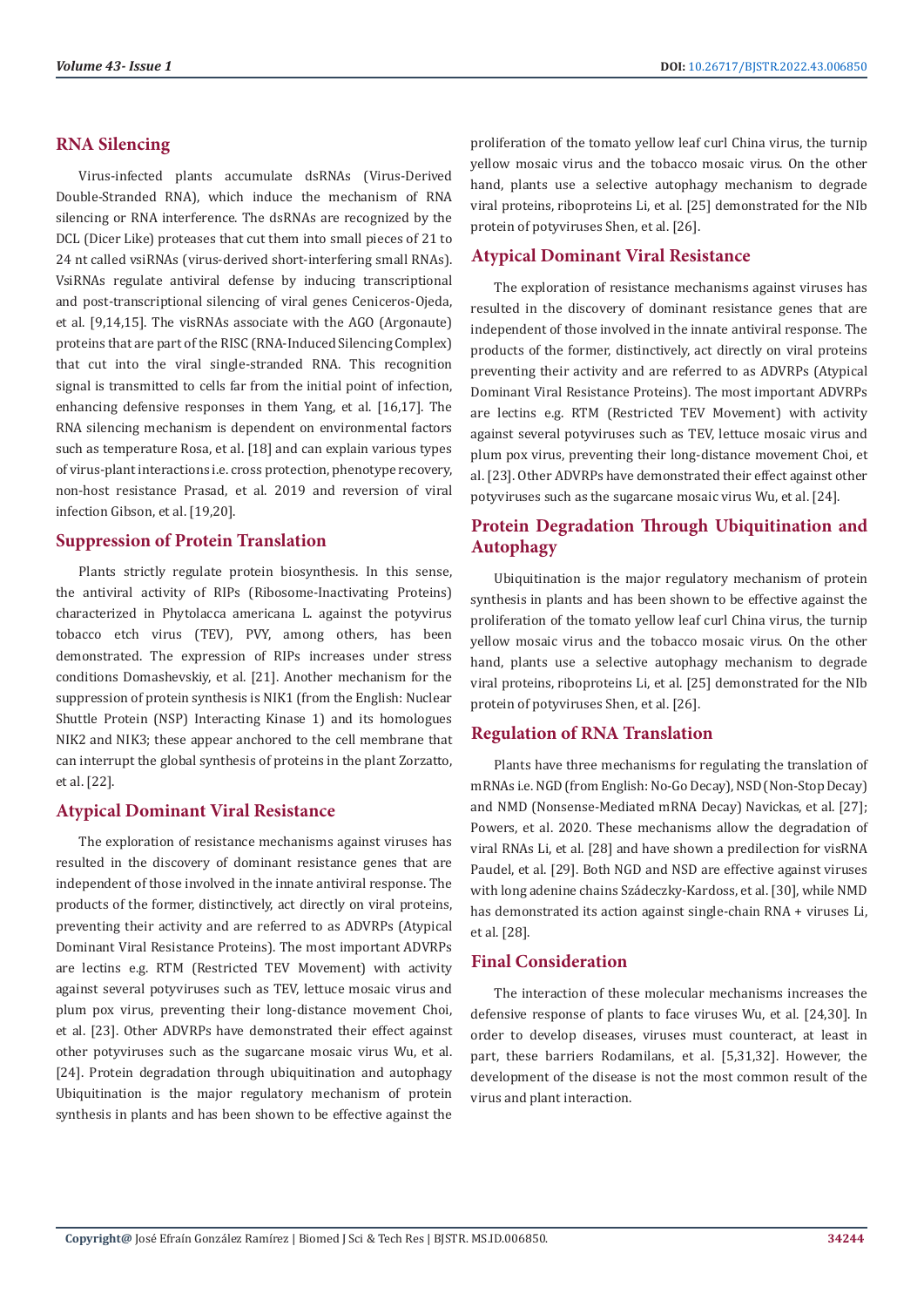#### **References**

- 1. [Jones JDG, Dang JL \(2006\) The plant immune system. Nature 444\(7117\):](https://pubmed.ncbi.nlm.nih.gov/17108957/)  [323-329.](https://pubmed.ncbi.nlm.nih.gov/17108957/)
- 2. [Ojito-Ramos K, Portal O \(2010\) Introducción al sistema inmune en](https://www.researchgate.net/publication/336927665_Introduccion_al_sistema_inmune_en_plantas)  [plantas. Biotecnología Vegetal 10: 3-19.](https://www.researchgate.net/publication/336927665_Introduccion_al_sistema_inmune_en_plantas)
- 3. [Nicaise V \(2017\) Boosting innate immunity to sustainably control](https://pubmed.ncbi.nlm.nih.gov/28802707/)  [diseases in crops. Current Opinion in Virology 26: 112-119.](https://pubmed.ncbi.nlm.nih.gov/28802707/)
- 4. [Liu JZ, Li F, Liu Y \(2017\) Editorial: Plant immunity against viruses.](https://www.frontiersin.org/articles/10.3389/fmicb.2017.00520/full)  [Frontiers in Microbiology 8: 520.](https://www.frontiersin.org/articles/10.3389/fmicb.2017.00520/full)
- 5. [Guan-Zhu H \(2019\) Origin and evolution of the plant immune system.](https://pubmed.ncbi.nlm.nih.gov/30575972/)  [New Phytologist 222\(1\): 70-83.](https://pubmed.ncbi.nlm.nih.gov/30575972/)
- 6. [Zvereva AS, Pooggin MM \(2012\) Silencing and innate immunity in plant](https://pubmed.ncbi.nlm.nih.gov/23202495/)  [defense against viral and non-viral pathogens. Viruses 4\(11\): 2578-](https://pubmed.ncbi.nlm.nih.gov/23202495/) [2597.](https://pubmed.ncbi.nlm.nih.gov/23202495/)
- 7. [Sanjuán R, Domingo-Calap P \(2016\) Mechanisms of viral mutation.](https://pubmed.ncbi.nlm.nih.gov/27392606/)  [Cellular and Molecular Life Sciences 73\(23\): 4433-4448.](https://pubmed.ncbi.nlm.nih.gov/27392606/)
- 8. [Duffy S \(2018\) Why are RNA virus mutation rates so damn high? PLoS](https://pubmed.ncbi.nlm.nih.gov/30102691/)  [Biology 16\(8\): e3000003.](https://pubmed.ncbi.nlm.nih.gov/30102691/)
- 9. [Niehl A, Heinlein M \(2019\) Perception of double-stranded RNA in plant](https://pubmed.ncbi.nlm.nih.gov/30942534/)  [antiviral immunity. Molecular Plant Pathology 20\(9\): 1203-1210.](https://pubmed.ncbi.nlm.nih.gov/30942534/)
- 10. [Teixeira RM, Ferreira MA, RaiImundo GAS, Loriato VAP, Reis PAB, et](https://pubmed.ncbi.nlm.nih.gov/31094066/)  [al. \(2019\) Virus perception at the cell surface: revisiting the roles of](https://pubmed.ncbi.nlm.nih.gov/31094066/)  [receptor-like kinases as viral pattern recognition receptors. Molecular](https://pubmed.ncbi.nlm.nih.gov/31094066/)  [Plant Pathology 20\(9\): 1196-1202.](https://pubmed.ncbi.nlm.nih.gov/31094066/)
- 11. [Glazebrook J \(2005\) Contrasting mechanisms of defense against](https://pubmed.ncbi.nlm.nih.gov/16078883/)  biotrophic and necrotrophic pathogens. Annual Review [Phytopathology 43: 205-227.](https://pubmed.ncbi.nlm.nih.gov/16078883/)
- 12. [Shine MB, Xiao X, Kachroo P, Kachroo A \(2018\) Signaling mechanisms](https://pubmed.ncbi.nlm.nih.gov/30709496/)  [underlying systemic acquired resistance to microbial pathogens. Plant](https://pubmed.ncbi.nlm.nih.gov/30709496/)  [Science 279: 81-86.](https://pubmed.ncbi.nlm.nih.gov/30709496/)
- 13. Frą[ckowiak P, Pospieszny H, Smiglak M, Obrepalska-Steplowska A](https://pubmed.ncbi.nlm.nih.gov/30935036/)  [\(2019\) Assessment of the efficacy and mode of action of benzo\(1,2,3\)](https://pubmed.ncbi.nlm.nih.gov/30935036/) [thiadiazole-7-carbothioic acid S-methyl ester \(BTH\) and its derivatives](https://pubmed.ncbi.nlm.nih.gov/30935036/)  [in plant protection against viral disease. International Journal of](https://pubmed.ncbi.nlm.nih.gov/30935036/)  [Molecular Sciences 20\(7\): 1598.](https://pubmed.ncbi.nlm.nih.gov/30935036/)
- 14. [Ceniceros-Ojeda EA, Rodriguez-Negrete EA, Rivera-Bustamante RF](https://pubmed.ncbi.nlm.nih.gov/26792752/)  [\(2016\) Two populations of viral mini-chromosomes are present in a](https://pubmed.ncbi.nlm.nih.gov/26792752/)  [geminivirus-infected plant showing symptom remission \(Recovery\).](https://pubmed.ncbi.nlm.nih.gov/26792752/)  [Journal of Virology 90\(8\): 3828-3838.](https://pubmed.ncbi.nlm.nih.gov/26792752/)
- 15. [Zhang B, Li W, Zhang J, Wang L, Wu J \(2019\) Roles of small RNAs in virus](https://pubmed.ncbi.nlm.nih.gov/31491987/)[plant interactions. Viruses 11\(9\): 827.](https://pubmed.ncbi.nlm.nih.gov/31491987/)
- 16. [Yang Z, Li Y \(2018\) Dissection of RNAi-based antiviral immunity in](https://pubmed.ncbi.nlm.nih.gov/30388659/)  [plants. Current Opinion in Virology 32: 88-99.](https://pubmed.ncbi.nlm.nih.gov/30388659/)
- 17. [Guo Z, Li Y, Ding S-W \(2019\) Small RNA-based antimicrobial immunity.](https://pubmed.ncbi.nlm.nih.gov/30301972/)  [Nature Review Immunology 19\(1\): 31-44.](https://pubmed.ncbi.nlm.nih.gov/30301972/)
- 18. [Rosa C, Kuo Y-W, Wuriyanghan H, Falk BW \(2018\) RNA interference](https://pubmed.ncbi.nlm.nih.gov/29979927/) [mechanisms and applications in plant pathology. Annual Review of](https://pubmed.ncbi.nlm.nih.gov/29979927/) [Phytopathology 56: 581-610.](https://pubmed.ncbi.nlm.nih.gov/29979927/)
- 19. [Gibson RW, Kreuze JF \(2015\) Degeneration in sweetpotato due to](https://www.researchgate.net/publication/263814128_Degeneration_in_sweetpotato_due_to_viruses_virus-cleaned_planting_material_and_reversion_A_review) [viruses, virus-cleaned planting material and reversion: A review. Plant](https://www.researchgate.net/publication/263814128_Degeneration_in_sweetpotato_due_to_viruses_virus-cleaned_planting_material_and_reversion_A_review) [Pathology 64\(1\): 1-15.](https://www.researchgate.net/publication/263814128_Degeneration_in_sweetpotato_due_to_viruses_virus-cleaned_planting_material_and_reversion_A_review)
- 20. [Ssamula A, Okiror A, Avrahami-Moyal L, Tam Y, Gaba V, et al. \(2020\)](https://pubmed.ncbi.nlm.nih.gov/32139916/) [Factors influencing reversion from virus infection in sweetpotato.](https://pubmed.ncbi.nlm.nih.gov/32139916/) [Annals of Applied Biology 176\(2\): 109-121.](https://pubmed.ncbi.nlm.nih.gov/32139916/)
- 21. [Domashevskiy AV, Williams S, Kluge C, Cheng SY \(2017\) Plant translation](https://pubs.acs.org/doi/10.1021/acs.biochem.7b00598) [initiation complex eIFiso4F directs pokeweed antiviral protein to](https://pubs.acs.org/doi/10.1021/acs.biochem.7b00598) [selectively depurinate uncapped tobacco etch virus RNA. Biochemistry](https://pubs.acs.org/doi/10.1021/acs.biochem.7b00598) [56\(45\): 5980-5990.](https://pubs.acs.org/doi/10.1021/acs.biochem.7b00598)
- 22. [Zorzatto C, Machado JPB, Lopes KVG, Nascimento KJT, Pereira WA, et](https://www.researchgate.net/publication/272841088_NIK1-mediated_translation_suppression_functions_as_a_plant_antiviral_immunity_mechanism) [al. \(2015\) NIK1-mediated translation suppression functions as a plant](https://www.researchgate.net/publication/272841088_NIK1-mediated_translation_suppression_functions_as_a_plant_antiviral_immunity_mechanism) [antiviral immunity mechanism. Nature 520\(7549\): 679-682.](https://www.researchgate.net/publication/272841088_NIK1-mediated_translation_suppression_functions_as_a_plant_antiviral_immunity_mechanism)
- 23. [Choi J, Tanaka K, Cao Y, Qi Y, Qiu J, et al. \(2014\) Identification of a plant](https://pubmed.ncbi.nlm.nih.gov/24436418/) [receptor for extracellular ATP. Science 343\(6168\): 290-294.](https://pubmed.ncbi.nlm.nih.gov/24436418/)
- 24. [Wu X, Valli A, García JA, Zhou X, Cheng X \(2019\) The tug-of-war between](https://pubmed.ncbi.nlm.nih.gov/30823402/) [plants and viruses: great progress and many remaining questions.](https://pubmed.ncbi.nlm.nih.gov/30823402/) [Viruses 11\(3\): 203.](https://pubmed.ncbi.nlm.nih.gov/30823402/)
- 25. [Li F, Zhang C, Li Y, Wu G, Hou X, et al. \(2018\) Beclin1 restricts RNA virus](https://pubmed.ncbi.nlm.nih.gov/29593293/) [infection in plants through suppression and degradation of the viral](https://pubmed.ncbi.nlm.nih.gov/29593293/) [polymerase. Nature Communications 9\(1\): 1268.](https://pubmed.ncbi.nlm.nih.gov/29593293/)
- 26. [Shen W, Shi Y, Dai Z, Wang A \(2020\) The RNA-dependent RNA polymerase](https://pubmed.ncbi.nlm.nih.gov/31936267/) [NIb of potyviruses plays multifunctional, contrasting roles during viral](https://pubmed.ncbi.nlm.nih.gov/31936267/) [infection. Viruses 12\(1\): 77.](https://pubmed.ncbi.nlm.nih.gov/31936267/)
- 27. [Navickas A, Chamois S, Saint-Fort R, Henri J, Torchet C, et al. \(2020\) No-](https://www.researchgate.net/publication/338459889_No-Go_Decay_mRNA_cleavage_in_the_ribosome_exit_tunnel_produces_5)[Go Decay mRNA cleavage in the ribosome exit tunnel produces 5′-OH](https://www.researchgate.net/publication/338459889_No-Go_Decay_mRNA_cleavage_in_the_ribosome_exit_tunnel_produces_5) [ends phosphorylated by Trl1. Nature Communications 11\(1\): 122.](https://www.researchgate.net/publication/338459889_No-Go_Decay_mRNA_cleavage_in_the_ribosome_exit_tunnel_produces_5)
- 28. [Li F, Wang A \(2018\) RNA decay is an antiviral defense in plants that is](https://pubmed.ncbi.nlm.nih.gov/30075014/) [counteracted by viral RNA silencing suppressors. PLoS Pathogens 14\(8\):](https://pubmed.ncbi.nlm.nih.gov/30075014/) [e1007228.](https://pubmed.ncbi.nlm.nih.gov/30075014/)
- 29. [Paudel DB, Sanfaçon H \(2018\) Exploring the diversity of mechanisms](https://pubmed.ncbi.nlm.nih.gov/30450108/) [associated with plant tolerance to virus infection. Frontiers in Plant](https://pubmed.ncbi.nlm.nih.gov/30450108/) [Science 9: 1575.](https://pubmed.ncbi.nlm.nih.gov/30450108/)
- 30. [Szádeczky-Kardoss I, Gál L, Auber A, Taller J, Silhavy D \(2018\) The No-go](https://pubmed.ncbi.nlm.nih.gov/30107878/) [decay system degrades plant mRNAs that contain a long A-stretch in the](https://pubmed.ncbi.nlm.nih.gov/30107878/) [coding region. Plant Science 275: 19-27.](https://pubmed.ncbi.nlm.nih.gov/30107878/)
- 31. [Rodamilans B, Valli A, Mingot A, San León D, López-Moya JJ, et al. \(2018\)](https://www.researchgate.net/publication/328582021_An_atypical_RNA_silencing_suppression_strategy_provides_a_snapshot_of_the_evolution_of_sweet_potato-infecting_potyviruses) [An atypical RNA silencing suppression strategy provides a snapshot of](https://www.researchgate.net/publication/328582021_An_atypical_RNA_silencing_suppression_strategy_provides_a_snapshot_of_the_evolution_of_sweet_potato-infecting_potyviruses) [the evolution of sweet potato-infecting potyviruses. Scientific Reports](https://www.researchgate.net/publication/328582021_An_atypical_RNA_silencing_suppression_strategy_provides_a_snapshot_of_the_evolution_of_sweet_potato-infecting_potyviruses) [8\(1\): 15937.](https://www.researchgate.net/publication/328582021_An_atypical_RNA_silencing_suppression_strategy_provides_a_snapshot_of_the_evolution_of_sweet_potato-infecting_potyviruses)
- 32. [May JP, Johnson PZ, Ilyas M, Gao F, Simon AE \(2020\) The multifunctional](https://journals.asm.org/doi/10.1128/mBio.00204-20) [long-distance movement protein of pea enation mosaic virus 2 protects](https://journals.asm.org/doi/10.1128/mBio.00204-20) [viral and host transcripts from nonsense-mediated decay. Host-Microbe](https://journals.asm.org/doi/10.1128/mBio.00204-20) [Biology 11\(2\): e00204-20.](https://journals.asm.org/doi/10.1128/mBio.00204-20)